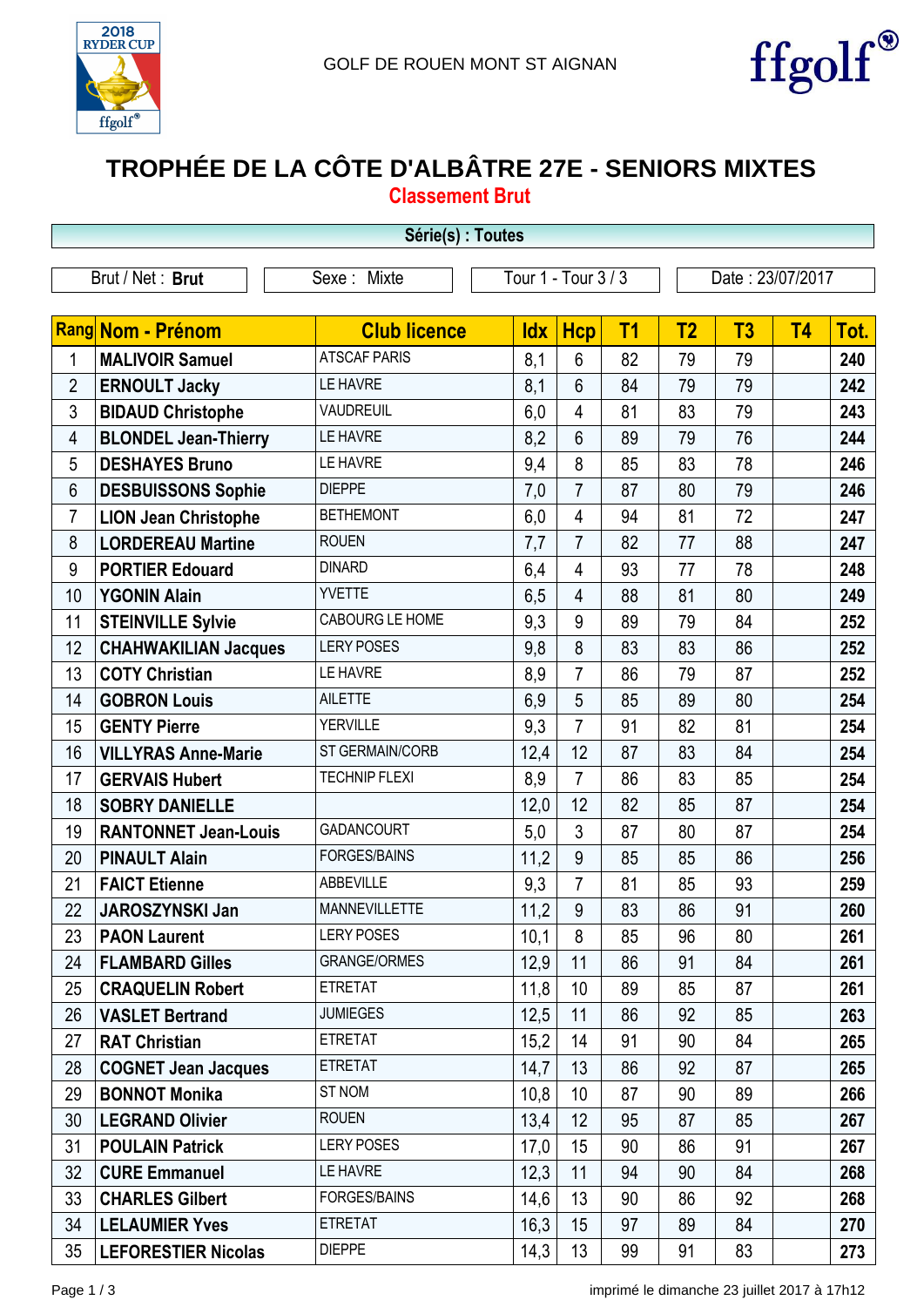|    | Rang Nom - Prénom             | <b>Club licence</b>        | <b>Idx</b> | <b>Hcp</b> | T <sub>1</sub> | T <sub>2</sub> | T <sub>3</sub> | <b>T4</b> | Tot. |
|----|-------------------------------|----------------------------|------------|------------|----------------|----------------|----------------|-----------|------|
| 36 | <b>PAPAIANOPOL Alex</b>       | <b>FEUCHEROLLES</b>        | 12,0       | 10         | 96             | 88             | 89             |           | 273  |
| 37 | <b>HE Charles</b>             | <b>ROCHEFORT</b>           | 14,4       | 13         | 92             | 87             | 94             |           | 273  |
| 38 | <b>PATIENCE Jean-Pierre</b>   | <b>EVREUX</b>              | 13,9       | 12         | 95             | 91             | 89             |           | 275  |
| 39 | <b>LEBARCQ Philippe</b>       | <b>JUMIEGES</b>            | 16,6       | 15         | 95             | 89             | 91             |           | 275  |
| 40 | <b>TAURIN Guy</b>             | <b>ROUEN</b>               | 11,8       | 10         | 95             | 87             | 93             |           | 275  |
| 41 | <b>GUEROULT Alain</b>         | MANNEVILLETTE              | 13,3       | 12         | 98             | 91             | 87             |           | 276  |
| 42 | <b>DUVAL Michel</b>           | <b>LERY POSES</b>          | 16,1       | 15         | 96             | 93             | 88             |           | 277  |
| 43 | <b>JULIEN Luc</b>             | <b>FEUCHEROLLES</b>        | 14,3       | 13         | 95             | 88             | 94             |           | 277  |
| 44 | <b>ENGELBRECHT Eric</b>       | <b>ISABELLA</b>            | 14,5       | 13         | 103            | 86             | 89             |           | 278  |
| 45 | <b>BATLLES Catherine</b>      | WANTZENAU                  | 16,8       | 17         | 92             | 94             | 92             |           | 278  |
| 46 | <b>GAGNEUX Jerome</b>         | LE HAVRE                   | 19,4       | 18         | 97             | 98             | 84             |           | 279  |
| 47 | <b>DELAS Jean-Marc</b>        | <b>DIEPPE</b>              | 15,1       | 13         | 93             | 95             | 91             |           | 279  |
| 48 | <b>LOBADOWSKY Alexis</b>      | <b>MANNEVILLETTE</b>       | 15,7       | 14         | 100            | 87             | 92             |           | 279  |
| 49 | <b>VAN EXTERGHEM Lionel</b>   | <b>LERY POSES</b>          | 14,4       | 13         | 92             | 94             | 93             |           | 279  |
| 50 | <b>MICHEL Yves</b>            | LE HAVRE                   | 18,4       | 17         | 96             | 100            | 84             |           | 280  |
| 51 | <b>COSTA Jean Philippe</b>    | <b>ETRETAT</b>             | 17,5       | 16         | 97             | 94             | 89             |           | 280  |
| 52 | <b>LEROY Jocelyne</b>         | <b>BASE DE LOISIRS SQY</b> | 19,1       | 19         | 94             | 89             | 98             |           | 281  |
| 53 | <b>QUARRE Christian</b>       | <b>ETRETAT</b>             | 14,9       | 13         | 105            | 88             | 89             |           | 282  |
| 54 | <b>CARPENTIER Didier</b>      | <b>JUMIEGES</b>            | 11,7       | 10         | 96             | 95             | 91             |           | 282  |
| 55 | <b>HURTEBIZE Pierre</b>       | <b>JUMIEGES</b>            | 18,1       | 17         | 97             | 95             | 92             |           | 284  |
| 56 | <b>BATLLES Claude</b>         | WANTZENAU                  | 13,0       | 11         | 98             | 86             | 100            |           | 284  |
| 57 | <b>MIGNARD Philippe</b>       | FORET VERTE                | 17,0       | 15         | 98             | 97             | 90             |           | 285  |
| 58 | <b>BAILLEHACHE Philippe</b>   | <b>ETRETAT</b>             | 15,7       | 14         | 99             | 94             | 92             |           | 285  |
| 59 | <b>DENESLE Christian</b>      | <b>DIEPPE</b>              | 15,8       | 14         | 91             | 96             | 98             |           | 285  |
| 60 | <b>MARINUS JO</b>             |                            | 16,3       | 15         | 97             | 93             | 96             |           | 286  |
| 61 | <b>GUINCHARD Philippe</b>     | <b>EVREUX</b>              | 18,9       | 17         | 92             | 104            | 91             |           | 287  |
| 62 | <b>MOUQUET Pascale</b>        | <b>EVREUX</b>              | 15,3       | 15         | 98             | 97             | 93             |           | 288  |
| 63 | <b>SPITTAELS Norbert</b>      | <b>DIEPPE</b>              | 18,4       | 17         | 105            | 92             | 92             |           | 289  |
| 64 | <b>GRIFFOL Philippe</b>       | <b>FOURQUEUX</b>           | 12,6       | 11         | 101            | 98             | 91             |           | 290  |
| 65 | <b>BOUCHER Remi</b>           | <b>ETRETAT</b>             | 15,7       | 14         | 95             | 95             | 101            |           | 291  |
| 66 | <b>RECHER Eric</b>            | LE HAVRE                   | 13,0       | 11         | 112            | 90             | 90             |           | 292  |
| 67 | <b>DEGROOTE Sylvie</b>        | <b>EVREUX</b>              | 15,2       | 15         | 107            | 90             | 96             |           | 293  |
| 68 | <b>RASMUS Eric</b>            | <b>GRANGE/ORMES</b>        | 12,5       | 11         | 97             | 100            | 96             |           | 293  |
| 69 | <b>PFEIFFER Claude</b>        | WANTZENAU                  | 13,0       | 11         | 91             | 99             | 104            |           | 294  |
| 70 | <b>PFIRTER Alain</b>          | <b>DIEPPE</b>              | 16,8       | 15         | 107            | 97             | 92             |           | 296  |
| 71 | <b>KILANI Fares</b>           | <b>ETRETAT</b>             | 16,3       | 15         | 94             | 102            | 100            |           | 296  |
| 72 | <b>DARWICH Alain</b>          | <b>BOULOGNE BEST</b>       | 18,4       | 17         | 102            | 102            | 93             |           | 297  |
| 73 | <b>PINETTE Béatrice</b>       | <b>RONCEMAY</b>            | 15,3       | 15         | 102            | 98             | 97             |           | 297  |
| 74 | <b>LELOUARD Philippe</b>      | <b>ETRETAT</b>             | 17,8       | 16         | 98             | 101            | 98             |           | 297  |
| 75 | <b>LEMERCIER François</b>     | ABBEVILLE                  | 18,2       | 17         | 109            | 89             | 99             |           | 297  |
| 76 | <b>RUIDANT Philippe</b>       |                            | 17,1       | 16         | 96             | 104            | 98             |           | 298  |
| 77 | <b>DAUMAS Pierre</b>          | <b>JUMIEGES</b>            | 18,4       | 17         | 106            | 99             | 94             |           | 299  |
| 78 | <b>LESUEUR Isabelle</b>       | <b>BELLEFONTAINE</b>       | 16,8       | 17         | 98             | 100            | 101            |           | 299  |
| 79 | <b>PRIEUR Herve</b>           | <b>PARIS</b>               | 14,6       | 13         | 104            | 97             | 100            |           | 301  |
| 80 | <b>DEGROOTE Arnaud</b>        | <b>EVREUX</b>              | 15,8       | 14         | 104            | 102            | 97             |           | 303  |
| 81 | <b>BASSET-CHERCOT Bernard</b> | COMMANDERIE                | 18,4       | 17         | 116            | 94             | 94             |           | 304  |